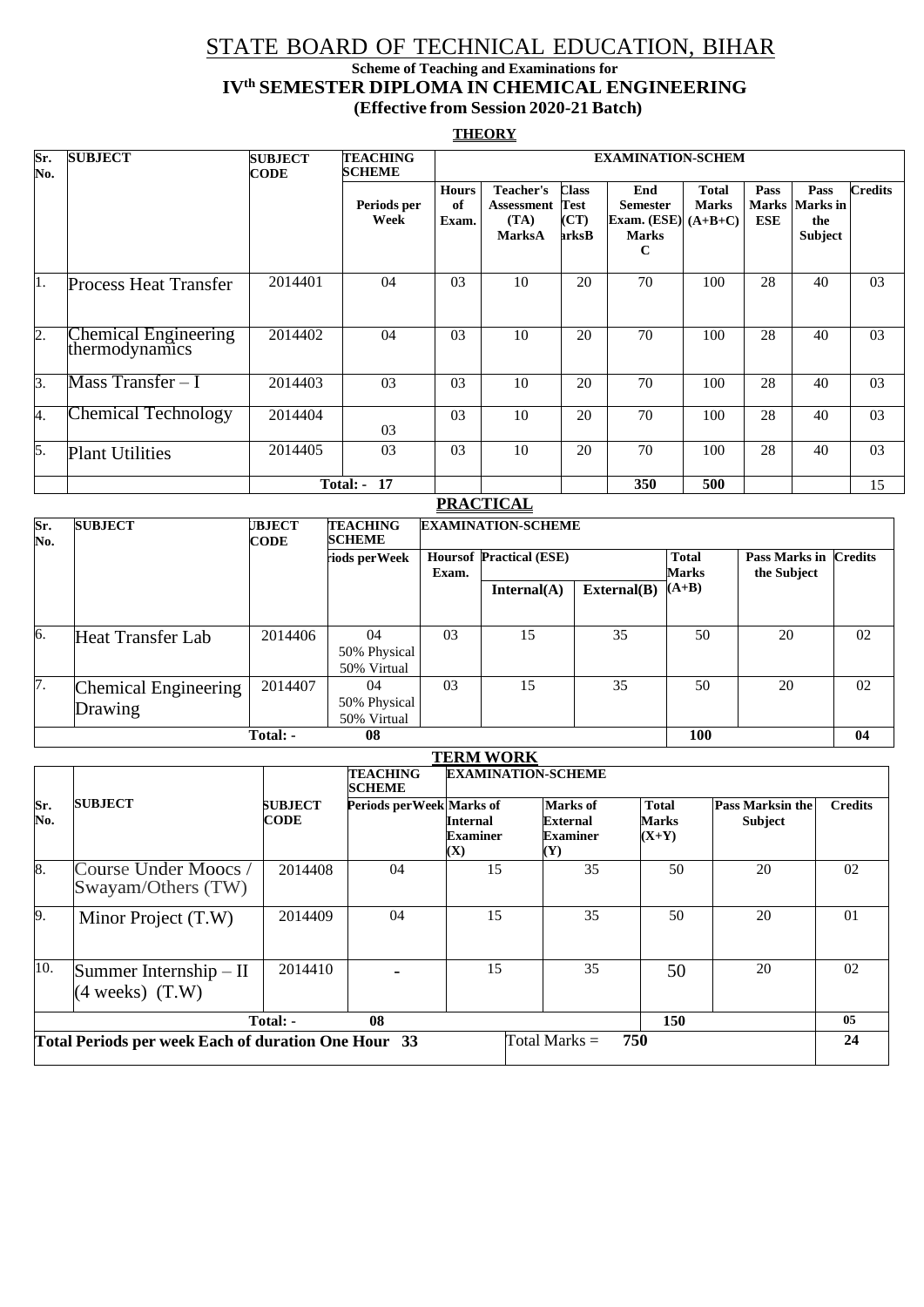## **PROCESS HEAT TRANSFER**

|                     |                         | <b>Theory</b> |     |                   | Credits |    |
|---------------------|-------------------------|---------------|-----|-------------------|---------|----|
| <b>Subject Code</b> | No. of Periods Per Week |               |     | <b>Full Marks</b> | 100     |    |
| 2014401             |                         | m             | P/S | <b>ESE</b>        | 70      |    |
|                     | 04                      | —             |     | m<br>ıА           | 10      | 03 |
|                     |                         |               |     | $\sim$            | 20      |    |

### **COURSE CONTENT:**

| <b>UNIT-I</b>   | Basic modes of heat transfer and the laws governing them. Steady state conduction       |
|-----------------|-----------------------------------------------------------------------------------------|
|                 | through plane and composite walls general heat conduction equation, concepts of thermal |
|                 | diffusivity and equivalent thermal conductivity.                                        |
| <b>UNIT-II</b>  | Convection – Dimensional analysis and empirical correlations, Critical insulation       |
|                 | thickness for cylindrical and spherical surfaces, Physical significance of the          |
|                 | dimensionless groups.                                                                   |
| <b>UNIT-III</b> | Thermal Radiation laws, spectrum of electromagnetic radiation, Black and Gray bodies    |
|                 | and configuration factor – typical examples. Boiling and condensation.                  |
| <b>UNIT-IV</b>  | Heat Exchangers – classification, overall and individual film coefficients, mean        |
|                 | temperature difference, LMTD correction factor for multiple pass exchanger.             |
|                 |                                                                                         |
| <b>UNIT-V</b>   | Evaporation, single and multiple effect operation, material and Energy balance in       |
|                 | evaporators, boiling point elevation, Duhring's rule, effect of liquid head.            |
|                 |                                                                                         |

#### **REFERENCE BOOKS:**

1. DC. Sirdar, "Process Heat Transfer and Chemical Equipment Design", Revised

Ed., Khanna Publishing House

2. W. L. McCabe and J. C. Smith, "Unit Operations in Chemical Engineering", 7th Ed., McGraw Hill Publishing Co.

3. Binay K. Dutta, "Heat Transfer Principles and applications" Prentice Hall of India Pvt. Ltd.

4. C. M. Narayanan & B. C Bhattacharya, 'Unit operations and Processes' Vol-I, CBS Publishers & Distributors, 2006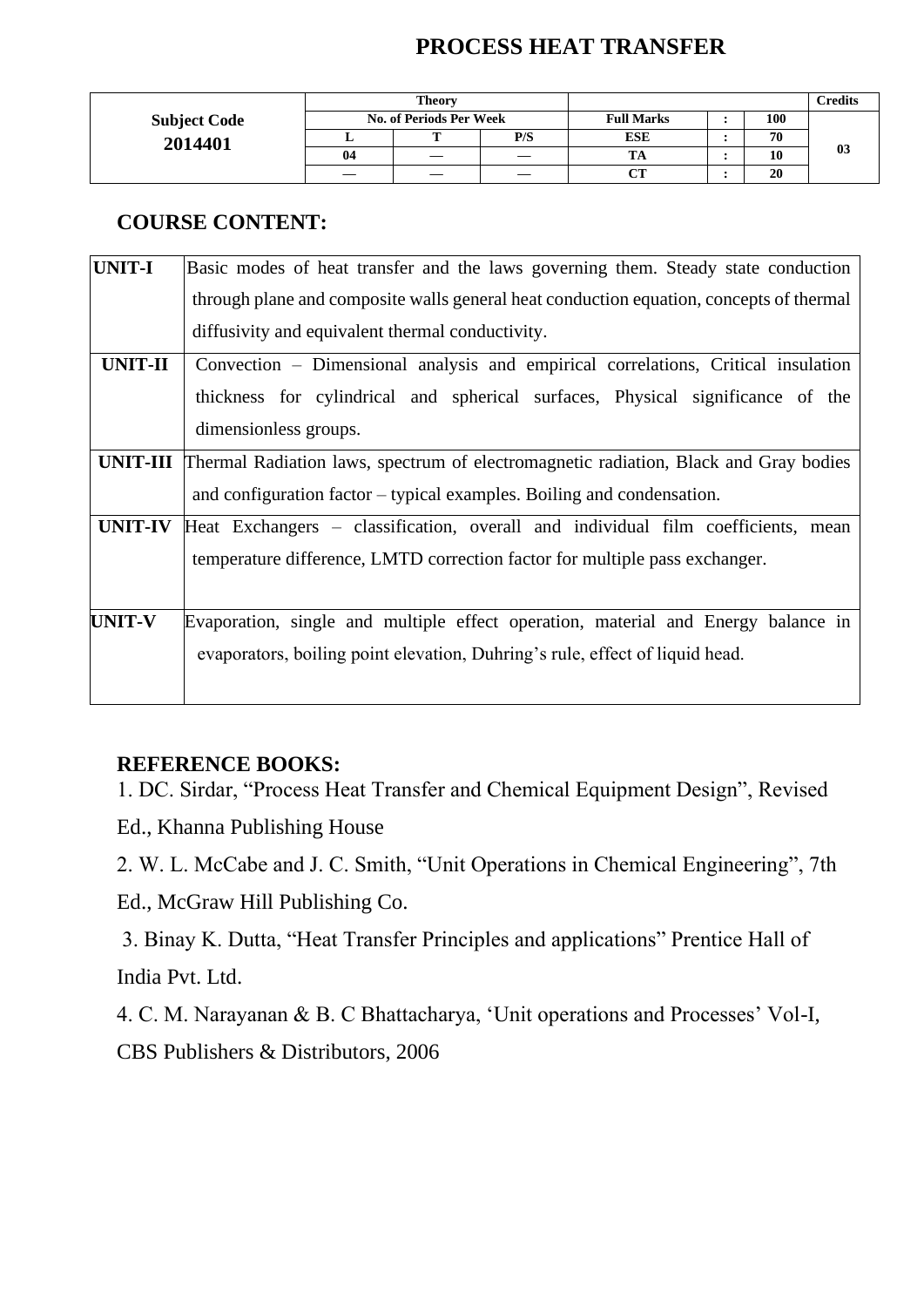## **CHEMICAL ENGINEERING THERMODYNAMICS**

|                     |                                | Theory |     |                   | <b>Credits</b> |    |
|---------------------|--------------------------------|--------|-----|-------------------|----------------|----|
| <b>Subject Code</b> | <b>No. of Periods Per Week</b> |        |     | <b>Full Marks</b> | 100            |    |
| 2014402             |                                | m      | P/S | <b>ESE</b>        | 70             |    |
|                     | 04                             |        |     | TA                | 10             | 03 |
|                     |                                |        |     | $\alpha$ t        | 20             |    |

#### **COURSE CONTENT:**

| <b>UNIT-I</b>   | Introduction to Basic laws and Terminologies in Thermodynamics- Statement of First law,       |
|-----------------|-----------------------------------------------------------------------------------------------|
|                 | P-V-T behavior of pure fluids - Heat effects accompanying chemical Reactions - Statements     |
|                 | of second law- Clausius Inequality-Mathematical Statement of Second law-Third Law of          |
|                 | Thermodynamics.                                                                               |
| <b>UNIT-II</b>  | Applications to Laws of Thermodynamics - Flow processes: Flow in pipes, Flow through          |
|                 | nozzles, Compression-Refrigeration                                                            |
| <b>UNIT-III</b> | Thermodynamic Properties of Pure Fluids- Classification of Thermodynamic properties -         |
|                 | Work function and Gibb's Free Energy-Fundamental Property relations-Maxwell's                 |
|                 | equations Clapeyron equation - -Differential equations of Entropy Relationship between Cp     |
|                 | and Cv-Effect of pressure and volume on Cp and Cv-Gibb's Helmholtz Equation.                  |
| <b>UNIT-IV</b>  | Thermodynamic Properties of Solutions - Introduction to fugacity and activity, Activity       |
|                 | Coefficients-Partial molar properties- Lewis Randall rule-Roults and Henry's law-Gibbs        |
|                 | Duhem Equation.                                                                               |
| <b>UNIT-V</b>   | Phase Equilibria and Chemical Reaction Equilibria - Criteria for phase equilibrium, Criterion |
|                 | of stability, Phase equilibria in single and multiple component systems, Duhem's theorem,     |
|                 | VLE for Ideal solutions, Reaction Stoichiometry-Equilibrium constant- Feasibility of          |
|                 | reaction- Effect of temperature, pressure, volume and other factors.                          |

#### **REFERENCE BOOKS:**

1. J.M. Smith, Hendrick Van Ness, Michael M. Abbott, Introduction to Engineering

Thermodynamics, McGraw Hill, New York.

2. K.V. Narayanan, A Textbook of Chemical Engineering Thermodynamics, PHI Learning, New Delhi.

3. S. Sundaram, Chemical Engineering Thermodynamics, Ahuja Publishers, New Delhi.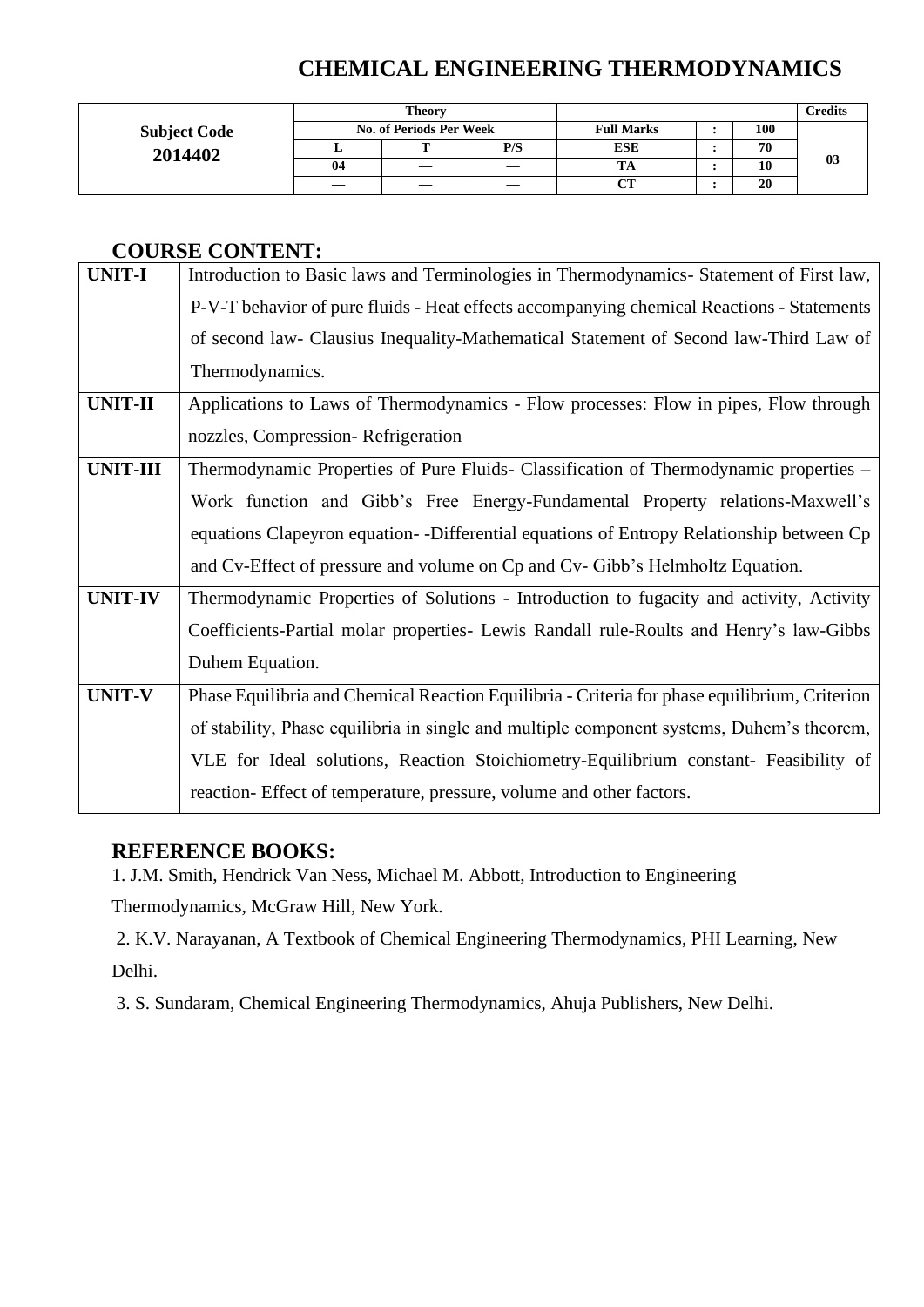## **MASS TRANSFER – I**

|                     |    | <b>Theory</b>                  |     |                   | <b>Credits</b> |    |  |  |
|---------------------|----|--------------------------------|-----|-------------------|----------------|----|--|--|
| <b>Subject Code</b> |    | <b>No. of Periods Per Week</b> |     | <b>Full Marks</b> | 100            |    |  |  |
| 2014403             |    | m                              | P/S | <b>ESE</b>        | 70             |    |  |  |
|                     | 03 | —                              | __  |                   | 10             | 03 |  |  |
|                     |    |                                |     | $C$ T             | 20             |    |  |  |

#### **COURSE CONTENT**:

| <b>UNIT-I</b>   | Definition-Fick's law, Molecular and eddy diffusion, Diffusion in gaseous mixtures, liquid  |
|-----------------|---------------------------------------------------------------------------------------------|
|                 | mixtures and solids, measurement and calculation of diffusivities. Mass transfer            |
|                 | coefficients - Individual and overall, with relations, Theories of mass transfer, Analogies |
|                 | between momentum, heat and mass transfer to predict mass transfer coefficients.             |
| <b>UNIT-II</b>  | Absorption – Solubility, theory of gas absorption, Concept of Equilibrium and operating     |
|                 | lines. Mass Transfer Equipment's Batch and continuous, Stage wise contactors and            |
|                 | Differential contactors, Concept of HTU and NTU, Tower packings and packing                 |
|                 | characteristics.                                                                            |
| <b>UNIT-III</b> | Humidification Theory, Psychometric Chart, Adiabatic Saturator, Wet Bulb Theory,            |
|                 | Methods of Humidification and dehumidification, Cooling towers.                             |
| <b>UNIT-IV</b>  | Drying Theory and Mechanism, Drying Characteristics, Estimation of Drying time, drying      |
|                 | rate curve, Classification of Driers, Description and Application of Driers, Continuous     |
|                 | driers.                                                                                     |
| <b>UNIT-V</b>   | Crystallization, Solubility curve, Types of crystals, Principles of Crystallization,        |
|                 | Supersaturation Theory, Factors governing nucleation and crystal growth. Theory of          |
|                 | crystallization, Classification of crystallizers and their applications.                    |

#### **REFERENCE BOOKS:**

1. Binay. K.Dutta " Principles of Mass Transfer and Separation Processes"., PHI Learning

2. R.E. Treybal, "Mass Transfer Operations", McGraw Hill Book Co., New York.

3. N. Anantharaman and K.M.Meera Sheriffa Begum, "Mass Transfer Theory and Practice",

Prentice Hall of India Pvt. Ltd., New Delhi.

4. J. M. Coulson and J. F. Richardson, "Chemical Engineering", Vol. II, Butterworth Heinemann, New York.

5. W.L. McCabe, J.C. Smith and P. Harriot, "Unit Operations of Chemical Engineering", McGraw Hill Book Co., New York.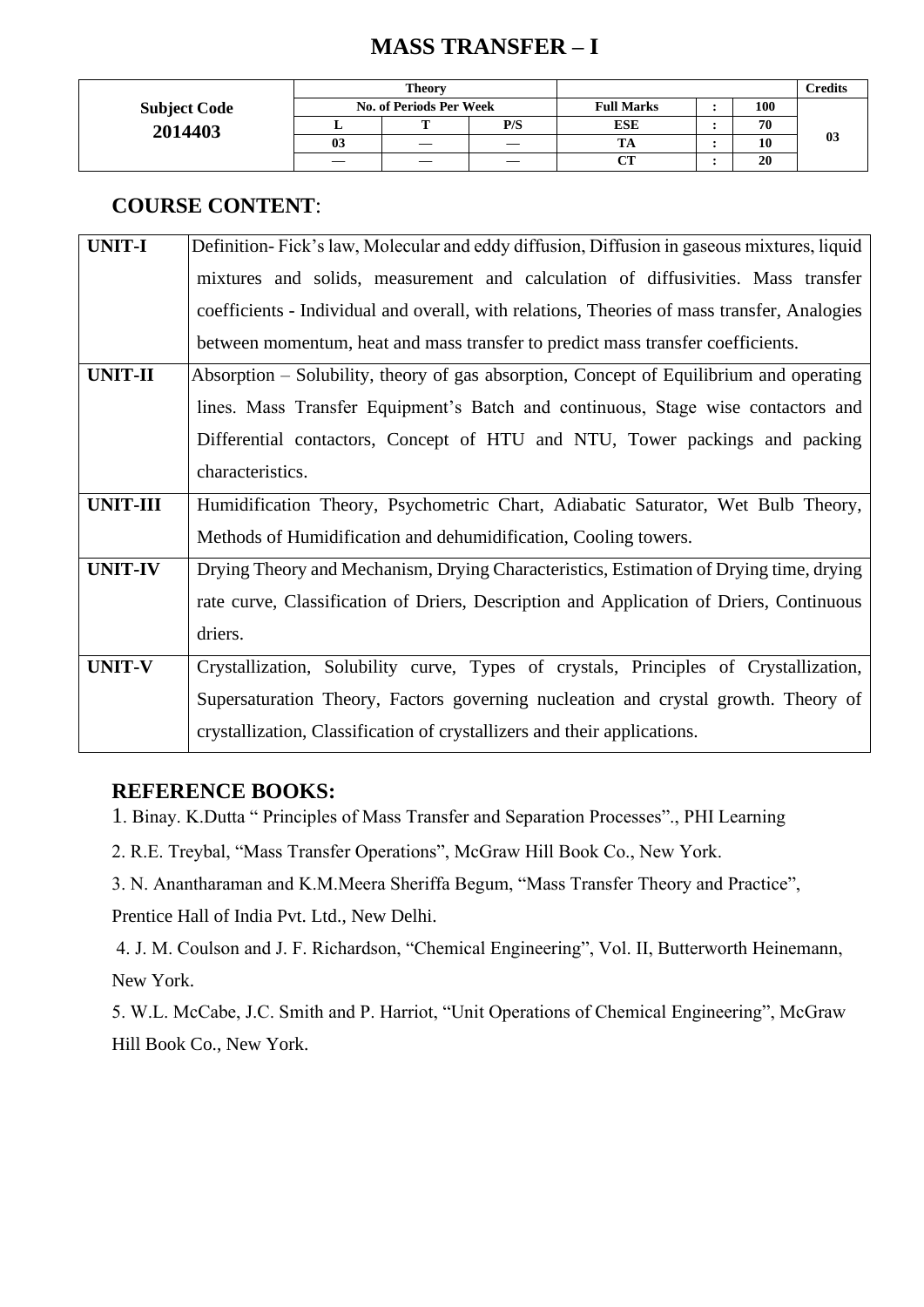## **CHEMICAL TECHNOLOGY**

|                     |    | <b>Theory</b>                  |     |                   | <b>Credits</b> |    |
|---------------------|----|--------------------------------|-----|-------------------|----------------|----|
| <b>Subject Code</b> |    | <b>No. of Periods Per Week</b> |     | <b>Full Marks</b> | 100            |    |
| 2014404             |    | m                              | P/S | ESE               | 70             |    |
|                     | 03 |                                |     |                   | 10             | 03 |
|                     |    |                                |     | CТ                | 20             |    |

### **COURSE CONTENT:**

| <b>UNIT-I</b>   |                                                                                       |
|-----------------|---------------------------------------------------------------------------------------|
|                 | Natural Products Processing: Production of pulp, paper and rayon, Manufacture of      |
|                 | sugar, starch and starch derivatives, Gasification of coal and chemicals from coal.   |
| <b>UNIT-II</b>  | Industrial Microbial Processes and Edible Oils: Fermentation processes for the        |
|                 | production of ethyl alcohol, citric acid and antibiotics, Refining of edible oils and |
|                 | fats, fatty acids, Soaps and detergents.                                              |
| <b>UNIT-III</b> | Alkalies and Acids: Chlor - alkali Industries: Manufacture of Soda ash, Manufacture   |
|                 | of caustic soda and chlorine - common salt. Sulphur and Sulphuric acid: Mining of     |
|                 | Sulphur and manufacture of Sulphuric acid. Manufacture of hydrochloric acid.          |
| <b>UNIT-IV</b>  | Cement Gases, Water and Paints: Types and Manufacture of Portland cement, Glass:      |
|                 | Industrial gases: Carbon dioxide, Nitrogen, Hydrogen, Oxygen and Acetylene -          |
|                 | Manufacture of paints – Pigments.                                                     |
| <b>UNIT-V</b>   | Fertilizers: Nitrogen Fertilizers; Synthetic ammonia, nitric acid, Urea, Phosphorous  |
|                 | Fertilizers: Phosphate rock, phosphoric acid, super phosphate and Triple Super        |
|                 | phosphate.                                                                            |

#### **REFERENCE BOOKS:**

1. R. Gopal and M. Sittig, "Dryden's Outlines of Chemical Technology: For The 21st Century" Third Edition, Affiliated East-West Publishers.

2. G.T. Austin, "Shreve's Chemical Process Industries", McGraw Hill, New York.

3. O.P. Gupta, "Chemical Process Technology", Khanna Publishing House

4. W.V.Mark, S.C. Bhatia "Chemical Process Industries volume I and II" CBS Publishers & **Distributors** 

5. S. D. Shukla and G. N. Pandey, "Text book of Chemical Technology" Vol 2, Vikash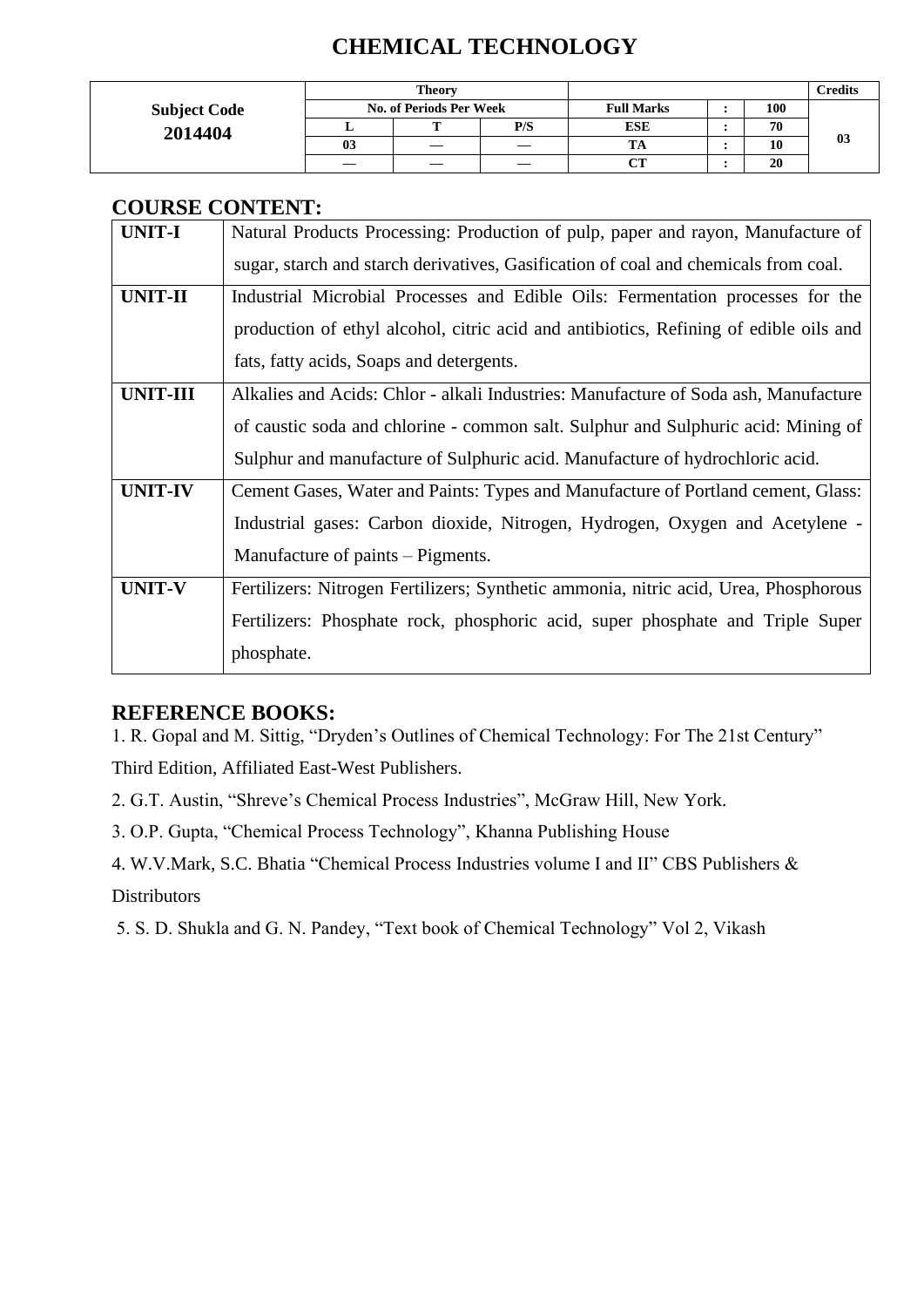## **PLANT UTILITIES**

|                     |                                | <b>Theory</b> |     |                   | <b>Credits</b> |    |
|---------------------|--------------------------------|---------------|-----|-------------------|----------------|----|
| <b>Subject Code</b> | <b>No. of Periods Per Week</b> |               |     | <b>Full Marks</b> | 100            |    |
| 2014405             |                                | m             | P/S | <b>ESE</b>        | 70             |    |
|                     | 03                             |               |     | ĪА                | 10             | 03 |
|                     |                                |               |     | $\alpha$ tt       | 20             |    |

### **COURSE CONTENT:**

|                 | COUNSE CONTENT.                                                                       |
|-----------------|---------------------------------------------------------------------------------------|
| <b>UNIT-I</b>   | IMPORTANT OF UTILITIES: Hard and Soft water, Requisites of Industrial Water and       |
|                 | its uses. Methods of water Treatment such as Chemical Softening and Demineralization, |
|                 | Resins used for Water Softening and Reverse Osmosis. Effects of impure Boiler Feed    |
|                 | Water.                                                                                |
| <b>UNIT-II</b>  | STEAM AND STEAM GENERATION: Properties of Steam, problems based on Steam,             |
|                 | Types of Steam Generator such as Solid Fuel Fired Boiler, Waste Gas Fired Boiler and  |
|                 | Fluidized Bed Boiler. Scaling and Trouble Shooting. Steam Traps and Accessories.      |
| <b>UNIT-III</b> | REFRIGERATION: Refrigeration Cycles, Methods of Refrigeration used in Industry        |
|                 | and Different Types of Refrigerants such as Monochlorodifluro Methane, Chlorofluro    |
|                 | Carbons and Brins. Refrigerating Effects and Liquefaction Processes.                  |
| <b>UNIT-IV</b>  | COMPRESSED AIR: Classification of Compressor, Reciprocating Compressor, Single        |
|                 | Stage and Two Stage Compressor, Velocity Diagram for Centrifugal Compressor, Silp     |
|                 | Factor, Impeller Blade Shape. Properties of Air –Water Vapors and use of Humidity     |
|                 | Chart. Equipment's used for Humidification, Dehumidification and Cooling Towers.      |
| <b>UNIT-V</b>   | FUEL AND WASTE DISPOSAL: Types of Fuel used in Chemical Process Industries            |
|                 | for Power Generation such as Natural Gas, Liquid Petroleum Fuels, Coal and Coke.      |
|                 | Internal Combustion Engine, Petrol and Diesel Engine. Waste Disposal.                 |

#### **REFERENCE BOOKS:**

- 1. P. L. Ballaney, "Thermal Engineering", Khanna Publisher New Delhi.
- 2. Perry R. H. Green D. W. "Perry's chemical Engineer's Handbook", McGraw Hill, New York,.
- 3. D B DHONE, "Plant utilities" Nirali Prakashan.
- 4. P. N. Anantha narayan, "Basic Refrigeration & Air-Conditioning", Tata McGraw Hill, New Delhi.
- 5. Sadhu Singh, Refrigeration & Air-Conditioning, Khanna Publishing House. New Delhi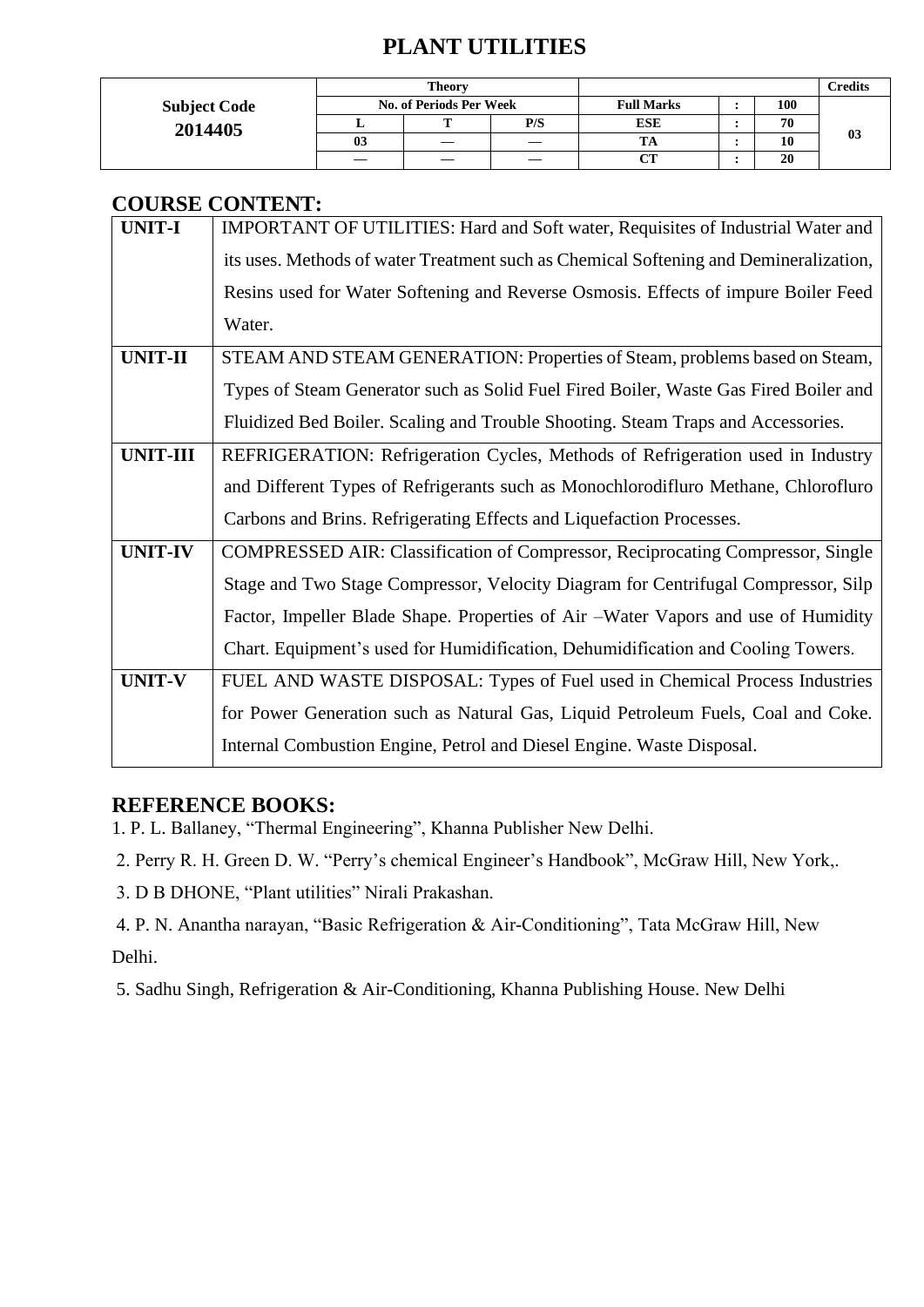|                     | <b>Practical</b>        |   |     |                   |  |              | <b>Predits</b> |
|---------------------|-------------------------|---|-----|-------------------|--|--------------|----------------|
| <b>Subject Code</b> | No. of Periods Per Week |   |     | <b>Full Marks</b> |  | 50           |                |
|                     |                         | m | P/S | <b>ESE</b>        |  | 50           | 02             |
| 2014406             |                         |   | 04  | <b>Internal</b>   |  | 15           |                |
|                     |                         |   |     | <b>External</b>   |  | $\sim$<br>35 |                |

### **COURSE CONTENT**

| 1.  | Temperature distribution in a metal rod |
|-----|-----------------------------------------|
| 2.  | Radiation                               |
| 3.  | Forced convective heat transfer         |
| 4.  | Shell and Tube Heat exchanger           |
| 5.  | Condenser                               |
| 6.  | Open pan evaporator                     |
| 7.  | Thermal Conductivity of metal rod       |
| 8.  | Natural convective heat transfer        |
| 9.  | Double pipe heat exchanger              |
| 10. | Plate Heat Exchanger                    |
| 11. | Heat Transfer in Jacketed Kettle        |

### **REFERENCE BOOKS**

1. Lab Manual

2. W. L. McCabe, J.C. Smith and P. Harriott, "Unit operations of Chemical Engineering", McGraw Hill, International Edn.,

3. G Chandrasekhar, Laboratory Experiments in Chemical and Allied Engineering: Penram International Publishing (India) Pvt. Ltd.,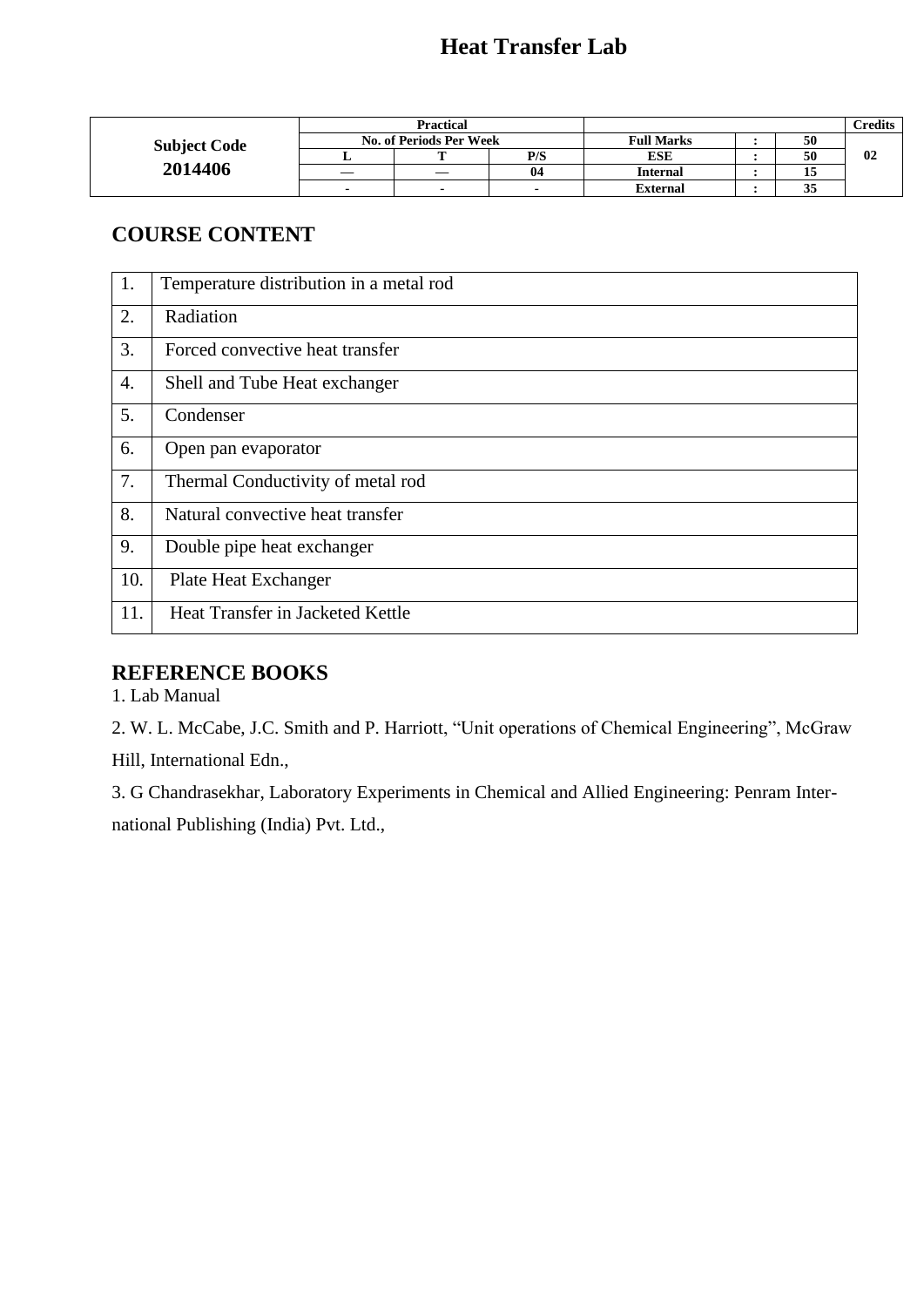### **Chemical Engineering Drawing**

|                     | <b>Practical</b>        |    |     |                   |  |    | Credits |
|---------------------|-------------------------|----|-----|-------------------|--|----|---------|
| <b>Subject Code</b> | No. of Periods Per Week |    |     | <b>Full Marks</b> |  | 50 |         |
|                     |                         |    | P/S | ESE               |  | 50 | 02      |
| 2014407             |                         | __ | 04  | <b>Internal</b>   |  | IJ |         |
|                     |                         |    |     | <b>External</b>   |  | 35 |         |

### **COURSE CONTENT:**

| <b>UNIT-I</b>   | P & ID symbols – Line numbering – line scheduling – Typical P & ID diagrams,          |
|-----------------|---------------------------------------------------------------------------------------|
|                 | Different types of valves, Pumps, Gland & Stuffing box.                               |
| <b>UNIT-II</b>  | Drawing of vessels $\&$ supports such as bracket, saddle, skirt.                      |
| <b>UNIT-III</b> | Storage Tanks, Cyclone separators centrifuges, thickeners and filtration equipment's. |
| <b>UNIT-IV</b>  | Crystallizers, agitated vessel, jacketed and coil heated vessels.                     |
| <b>UNIT-V</b>   | Double Pipe & Shell & Tube Heat Exchangers, Tray Columns & Packed Columns.            |

#### **REFERENCE BOOKS:**

1. D.C. Sikdar, "Process Heat Transfer & Chemical Equipment Design", Revised Ed. Khanna

Publishing House

2. V. V.Mahajani and S. B. Umarjii, "Joshi's Process Equipment Design", Mac Millan Publishers India Limited, New Delhi,

3. R. K. Sinnott, "Chemical Engineering Design", Coulson and Richardson's Chemical Engineering Series, Volume-6, Fourth Edition, Butterwoth-Heinemann, Elsevier, NewDelhi, 2005.

4. R. H. Perry, "Chemical Engineers' Handbook", 7th Edn., McGraw Hill, NewYork, 1998.

5. B.C. Bhattacharyya, "Introduction to Chemical Equipment Design Mechanical Aspects", CBS

Publishers & Distributors, New Delhi.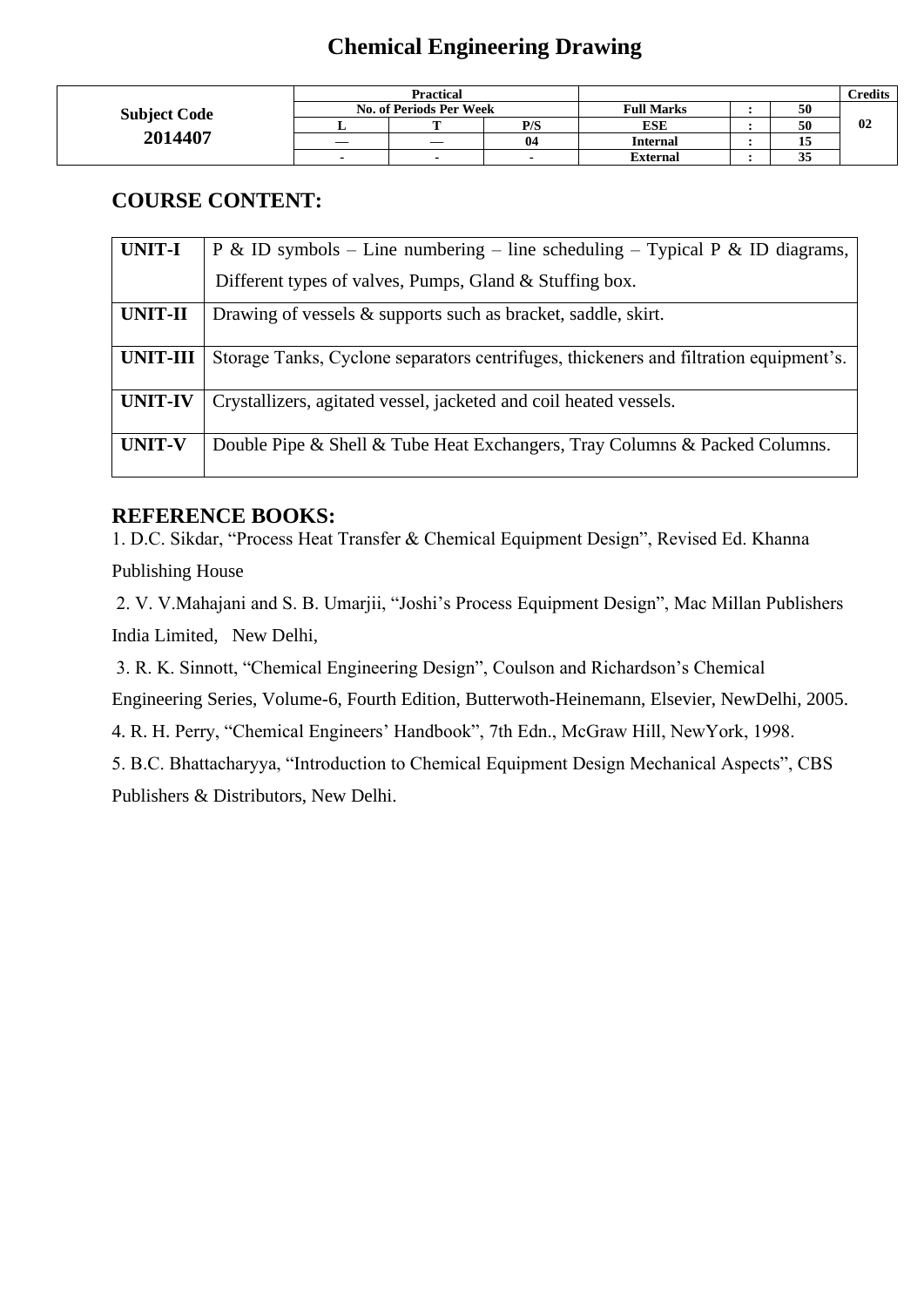# **TERM WORK**

## **COURSE UNDER MOOCS /SWAYAM / OTHERS (TW)**

|                     | <b>Term Work</b>               |  |                   |                 |    |    | <b>Credits</b> |
|---------------------|--------------------------------|--|-------------------|-----------------|----|----|----------------|
| <b>Subject Code</b> | <b>No. of Periods Per Week</b> |  | <b>Full Marks</b> |                 | 50 |    |                |
| 2014408             |                                |  | P/S               | <b>Internal</b> |    | 15 | 02             |
|                     |                                |  | 04                | <b>External</b> |    | 35 |                |
|                     |                                |  |                   | -               |    | —  |                |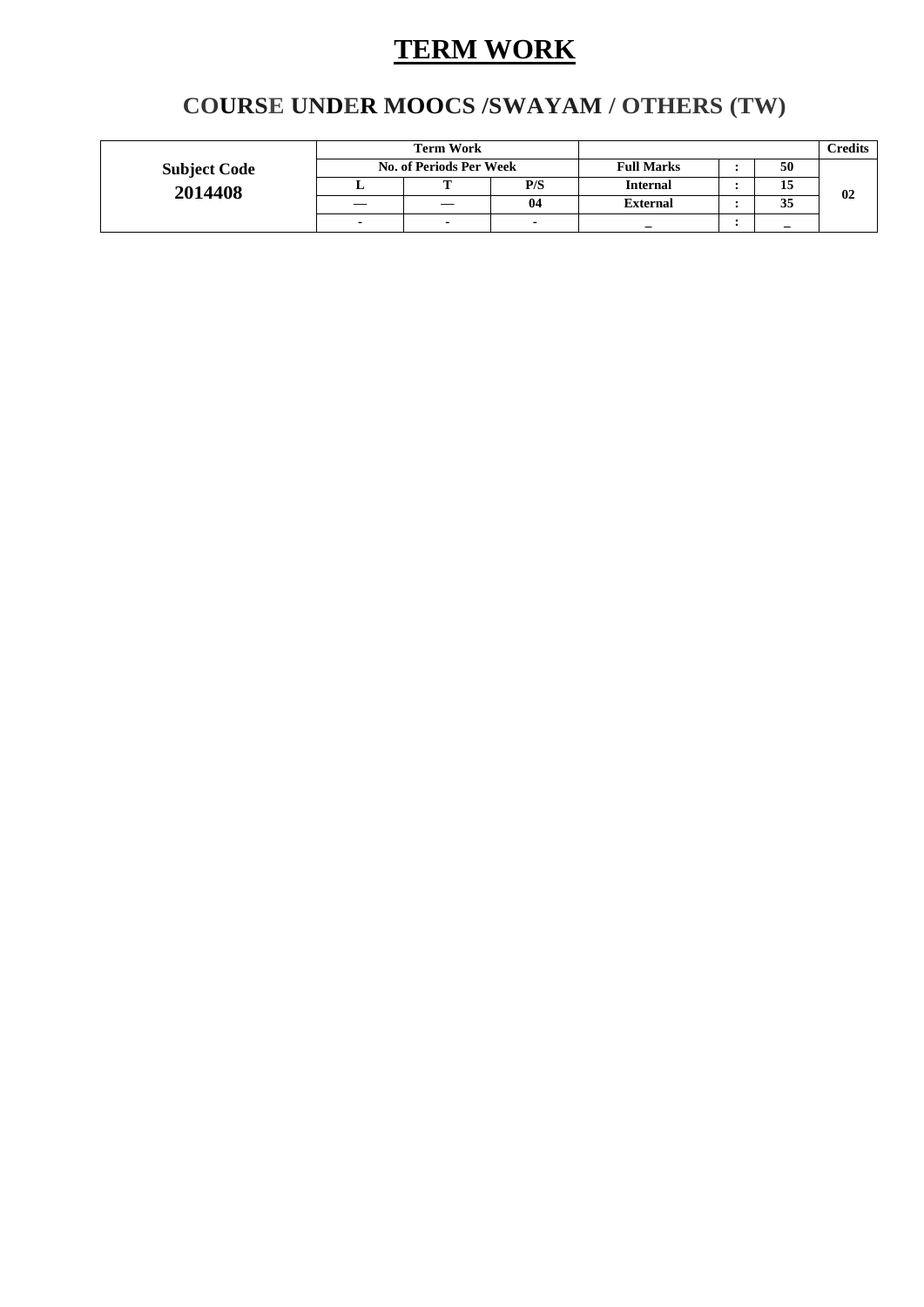## **MINOR PROJECT (T.W)**

|                     | <b>Term Work</b> |                                |     |                   |  |    | Credits |
|---------------------|------------------|--------------------------------|-----|-------------------|--|----|---------|
| <b>Subject Code</b> |                  | <b>No. of Periods Per Week</b> |     | <b>Full Marks</b> |  | 50 |         |
| 2014409             |                  |                                | P/S | <b>Internal</b>   |  | 15 | 01      |
|                     |                  |                                | 04  | <b>External</b>   |  | 35 |         |
|                     | -                | $\overline{\phantom{0}}$       |     |                   |  |    |         |